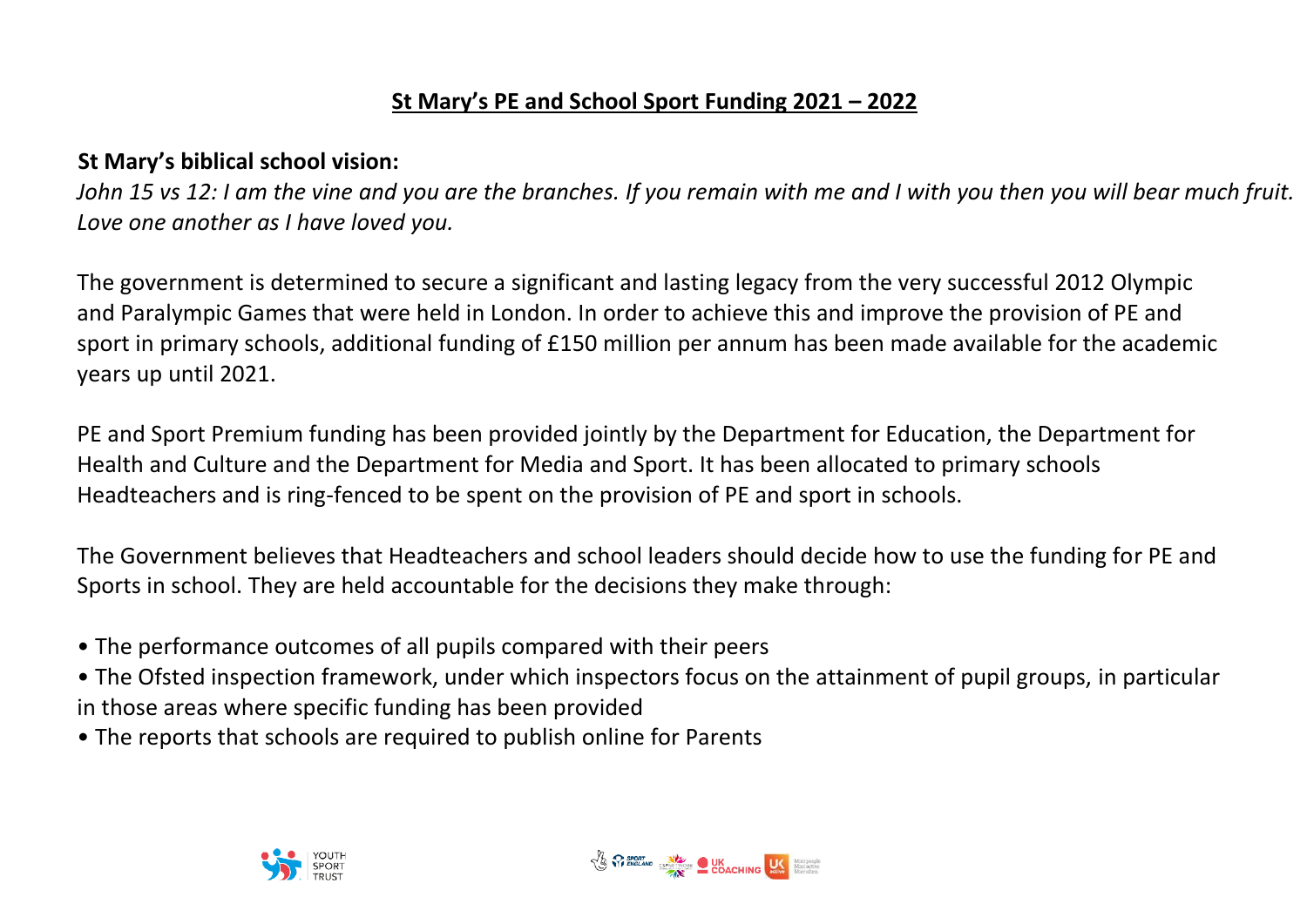## **Purpose of Funding**

At St Mary's Primary School, we believe that sport plays a crucial role contributing to the health and mental wellbeing of our children. We also believe that sporting excellence and participation go hand in hand with academic standards. We have used the Sport Funding to strengthen and improve our provision in the following ways:

- To employ a Sports Coach to teach PE and devise clubs that progressively develop our children
- To support and engage the least active children through new/additional sports and health clubs.
- To attend sport competitions and increase pupils' participation in school games.
- To buy quality assured professional development modules /materials for PE and sport.
- To provide places for pupils in after school and lunchtime sports clubs.
- To provide quality sportswear for all the pupils participating in competitive sports.

• To offer opportunities for pupils to try a range of different sports helping to promote a lifelong enjoyment of sport.



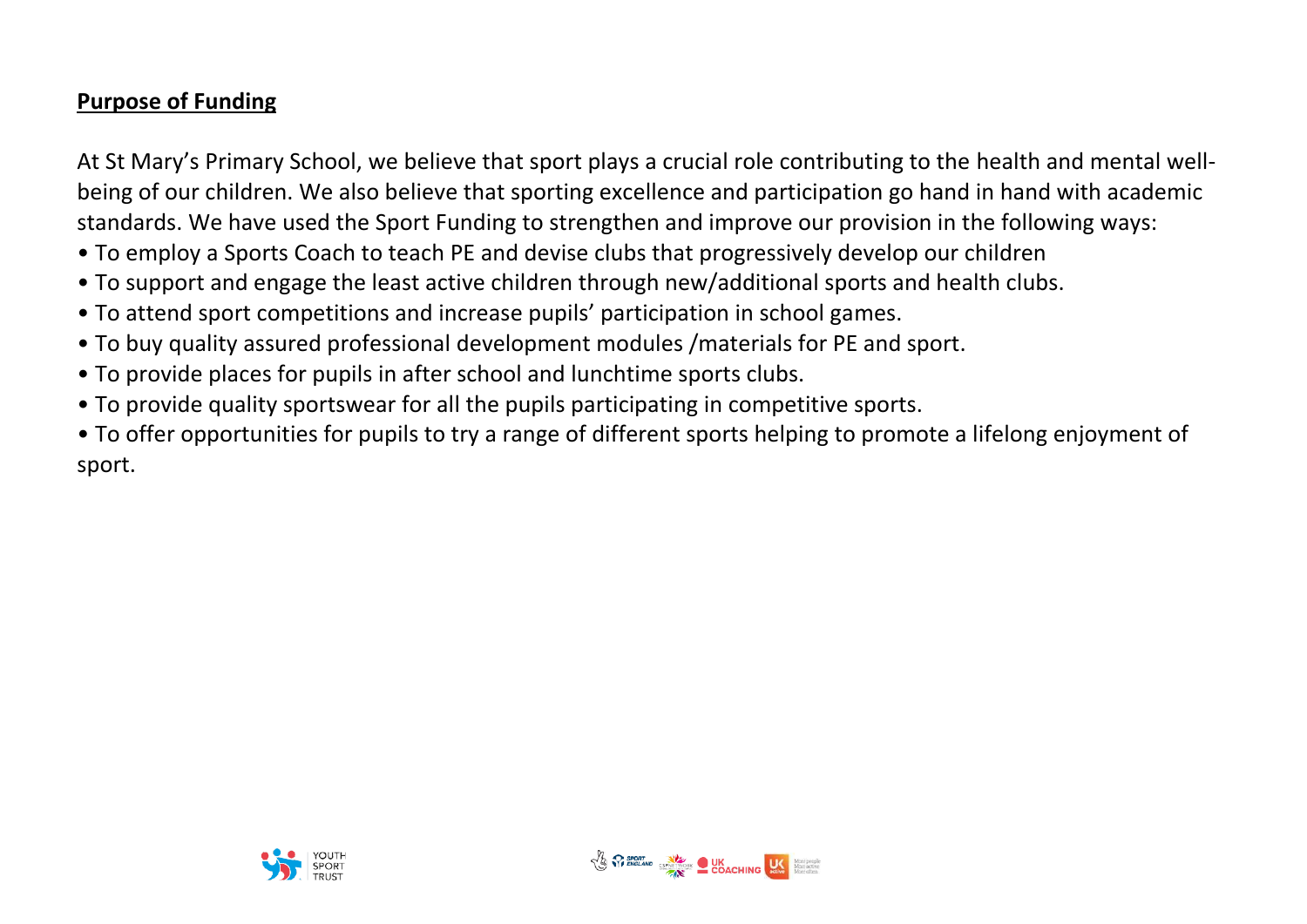| Key achievements to date:                                                             | Areas for further improvement and baseline evidence of need:                           |
|---------------------------------------------------------------------------------------|----------------------------------------------------------------------------------------|
| Minimum of 2 hours of PE each week (indoor & outdoor)                                 | $\cdot$ Increased numbers of swimmers that are confident and competent                 |
| $\cdot$ Increased participation in competitive games and activities across            | in the range of strokes                                                                |
| both Key Stages, within the borough and with local schools                            | $\cdot$ Introduce daily mile initiative and relaunch 5 a day to encourage healthy, fit |
| • Staff development- Level 5 PE Specialist training                                   | lifestyles                                                                             |
| $\cdot$ Increased number of pupils beginning swimming lessons earlier in Y4           | $\cdot$ Ensuring the PE vision is embedded into daily practice and that                |
| l• Achievement of Gold Games Mark                                                     | children are aware of the importance of staying healthy                                |
| • Range of clubs provided before school, lunchtime and after school                   | $\cdot$ Continue to develop improved pupil attitude to PE and to monitor               |
| $\bullet$ Provided opportunities to meet professional athletes and take part in their | the impact that this has on their outcomes for behaviour and                           |
| sports.                                                                               | lacademic levels                                                                       |
| $\cdot$ Range of sports equipment and activities to engage in at lunchtimes           | $\cdot$ Introduce further new sports and activities to gain increased pupil            |
| $\bullet$ Successful implementation of Bike club, enabling more children to ride a    | participation across genders.                                                          |
| bike                                                                                  | $\cdot$ Introduce the pupils to new and less well-known sports and games               |
|                                                                                       | $\bullet$ Set and join school competitions                                             |

| Meeting national curriculum requirements for swimming and water safety                                                                                                                                                                         | Please complete all of the below: |
|------------------------------------------------------------------------------------------------------------------------------------------------------------------------------------------------------------------------------------------------|-----------------------------------|
| What percentage of your current Year 6 cohort swim competently, confidently and proficiently over a<br>distance of at least 25 metres?<br>N.B. Even though your children may swim in another year please report on their attainment on leaving | 70%                               |
| primary school.                                                                                                                                                                                                                                |                                   |
| What percentage of your current Year 6 cohort use a range of strokes effectively [for example, front<br>crawl, backstroke and breaststroke]?                                                                                                   | 70%                               |



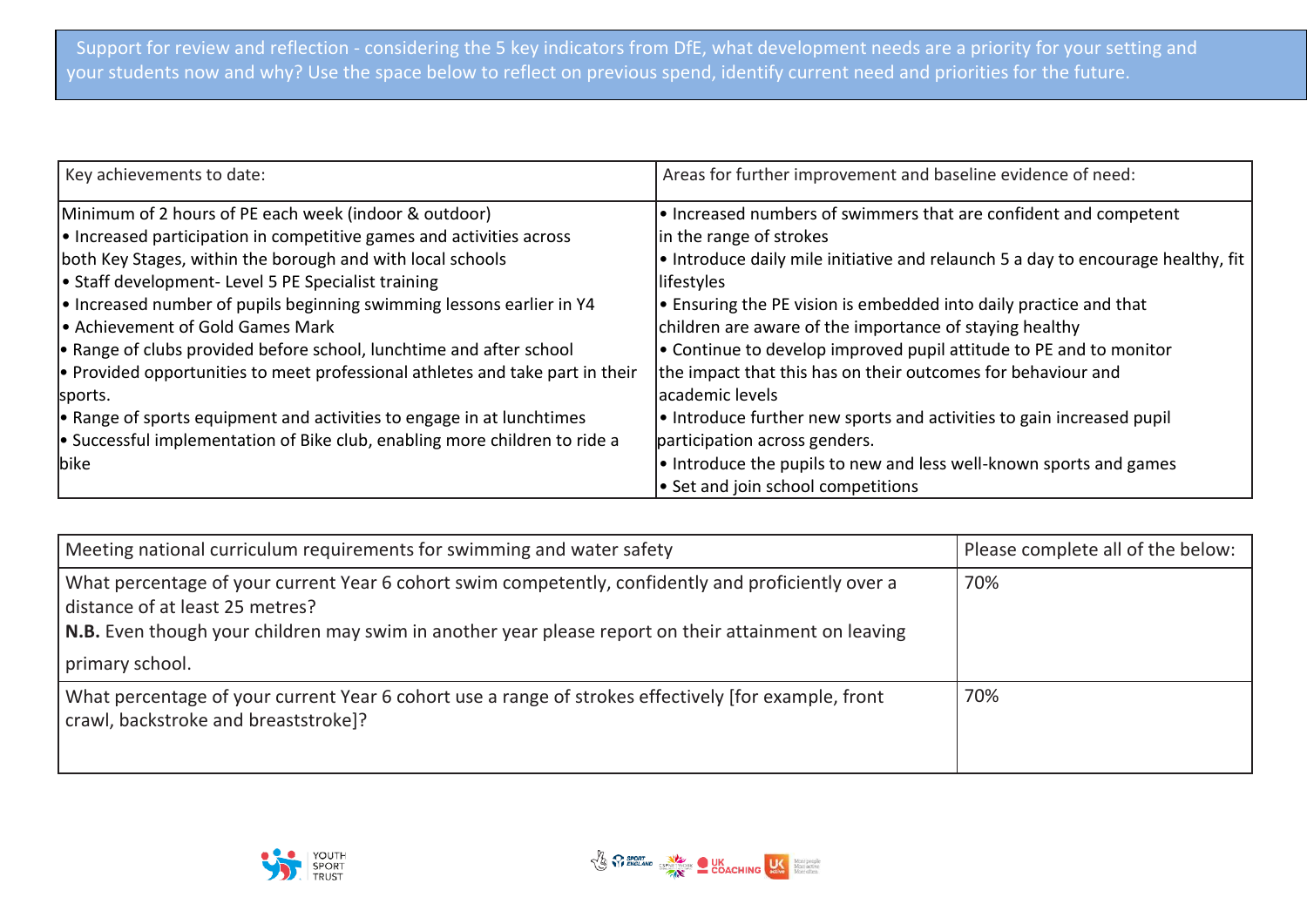| What percentage of your current Year 6 cohort perform safe self-rescue in different water-based situations?   70%                                                                                                              |     |
|--------------------------------------------------------------------------------------------------------------------------------------------------------------------------------------------------------------------------------|-----|
| Schools can choose to use the Primary PE and Sport Premium to provide additional provision for swimming<br>but this must be for activity over and above the national curriculum requirements. Have you used it in this<br>way? | Yes |



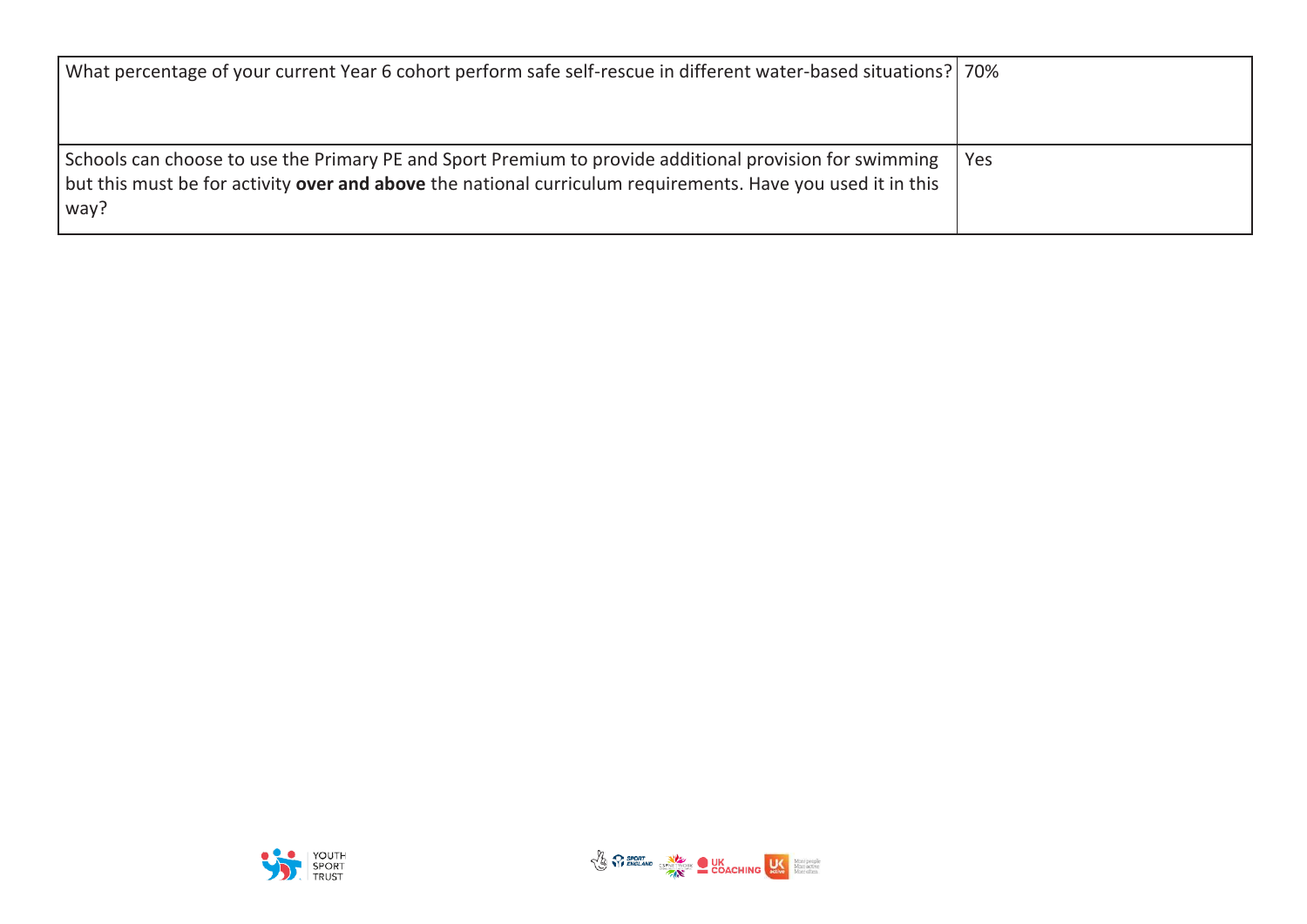## **Action Plan and Budget Tracking**

Capture your intended annual spend against the 5 key indicators. Clarify the success criteria and evidence of impact that you intend to measure to evaluate for students today and for the future.

*Percentage of total expenditure\* - Expenditure exceeds allocation.*

| Academic Year: 2021/22                                                                                                                                                                                                  | Total fund allocated: £20,700<br>Total expenditure: £61,665                                                                                                                                                                                                                                                                                                                                                                         | Date Updated: September 2021                                           |                                |                                             |
|-------------------------------------------------------------------------------------------------------------------------------------------------------------------------------------------------------------------------|-------------------------------------------------------------------------------------------------------------------------------------------------------------------------------------------------------------------------------------------------------------------------------------------------------------------------------------------------------------------------------------------------------------------------------------|------------------------------------------------------------------------|--------------------------------|---------------------------------------------|
|                                                                                                                                                                                                                         | Key indicator 1: The engagement of all pupils in regular physical activity - Chief Medical Officer guidelines recommend that<br>primary school children undertake at least 30 minutes of physical activity a day in school                                                                                                                                                                                                          |                                                                        |                                | Percentage of total<br>expenditure: 198%    |
| School focus with clarity on<br>intended impact on pupils:                                                                                                                                                              | Actions to achieve:                                                                                                                                                                                                                                                                                                                                                                                                                 | Funding<br>allocated:                                                  | Evidence and impact July 2022: | Sustainability and suggested<br>next steps: |
| For children to understand the<br>benefits of being physically<br>active and that, where possible,<br>barriers to participation are<br>broken down to encourage all<br>children to lead an active<br>healthy lifestyle. | Sports coaches employed to run a<br>range of clubs after school that<br>children will not be familiar with.<br>The aim is that reluctant<br>participants will find a sport in<br>which they can engage and flourish.<br>Sports Clubs run continuously<br>throughout the year, allocating a<br>range of sports and activities for all<br>age ranges within the school. These<br>are delivered at both lunchtime and<br>after school. | £6,500 external<br>qualified<br>coaches.<br>£9,200                     |                                |                                             |
|                                                                                                                                                                                                                         | Create and teach a whole school<br>dance routine to celebrate Young<br>Transformers. This will be recorded<br>and shared with parents and carers<br>To experience a new sports activity:<br>horse riding, skiing, rock climbing,                                                                                                                                                                                                    | Release cover<br>£200<br>Drone to record<br>dance £1,000<br>New sports |                                |                                             |



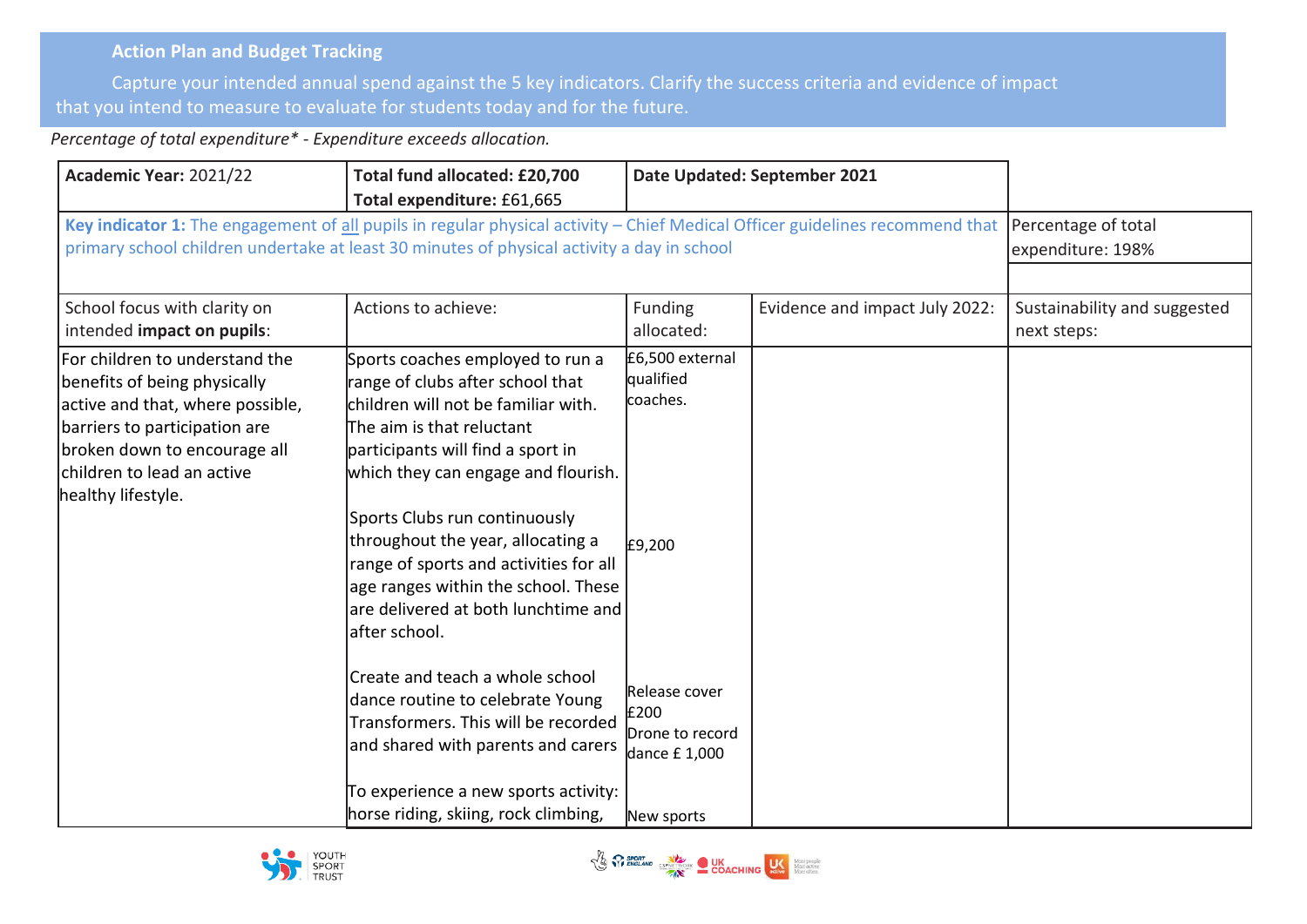|                                                                                                                                                                          | Olympic park, Leyton Orient and<br>rowing.                                                               | activities £5,000                        |                                |                                     |
|--------------------------------------------------------------------------------------------------------------------------------------------------------------------------|----------------------------------------------------------------------------------------------------------|------------------------------------------|--------------------------------|-------------------------------------|
|                                                                                                                                                                          | Delivery of two high quality PE<br>lessons per week by trained<br>teachers.                              |                                          |                                |                                     |
|                                                                                                                                                                          | London Healthy Schools Bronze<br>award action plan formulated<br>and followed across the school.         |                                          |                                |                                     |
|                                                                                                                                                                          | Range of resources purchased<br>for the delivery of PE and for use<br>for activity clubs at lunch times. | PE and sports<br>equipment:<br>£3,500    |                                |                                     |
|                                                                                                                                                                          | Our broad and balanced curriculum<br>topics promote healthy lifestyles.                                  |                                          |                                |                                     |
|                                                                                                                                                                          | Walk a mile programme for all year<br>groups                                                             |                                          |                                |                                     |
|                                                                                                                                                                          | Introduce Mindful Movement<br>(MindUP) to classes and train<br>teachers to lead the movement             | MindUP<br>resources and<br>lessons £500  |                                |                                     |
|                                                                                                                                                                          | lessons.                                                                                                 | Total for key<br>indicator 1:<br>£24,900 |                                |                                     |
| Key indicator 2: The profile of PESSPA (Physical Education, School Sport and Physical Activity) being raised across the school<br>as a tool for whole school improvement |                                                                                                          |                                          |                                | Percentage of total                 |
|                                                                                                                                                                          |                                                                                                          |                                          |                                | expenditure key indicator 1:<br>40% |
| School focus with clarity on                                                                                                                                             | Actions to achieve:                                                                                      | Funding                                  | Evidence and impact July 2022: | Sustainability and suggested        |
| intended impact on pupils:                                                                                                                                               |                                                                                                          | allocated:                               |                                | next steps:                         |



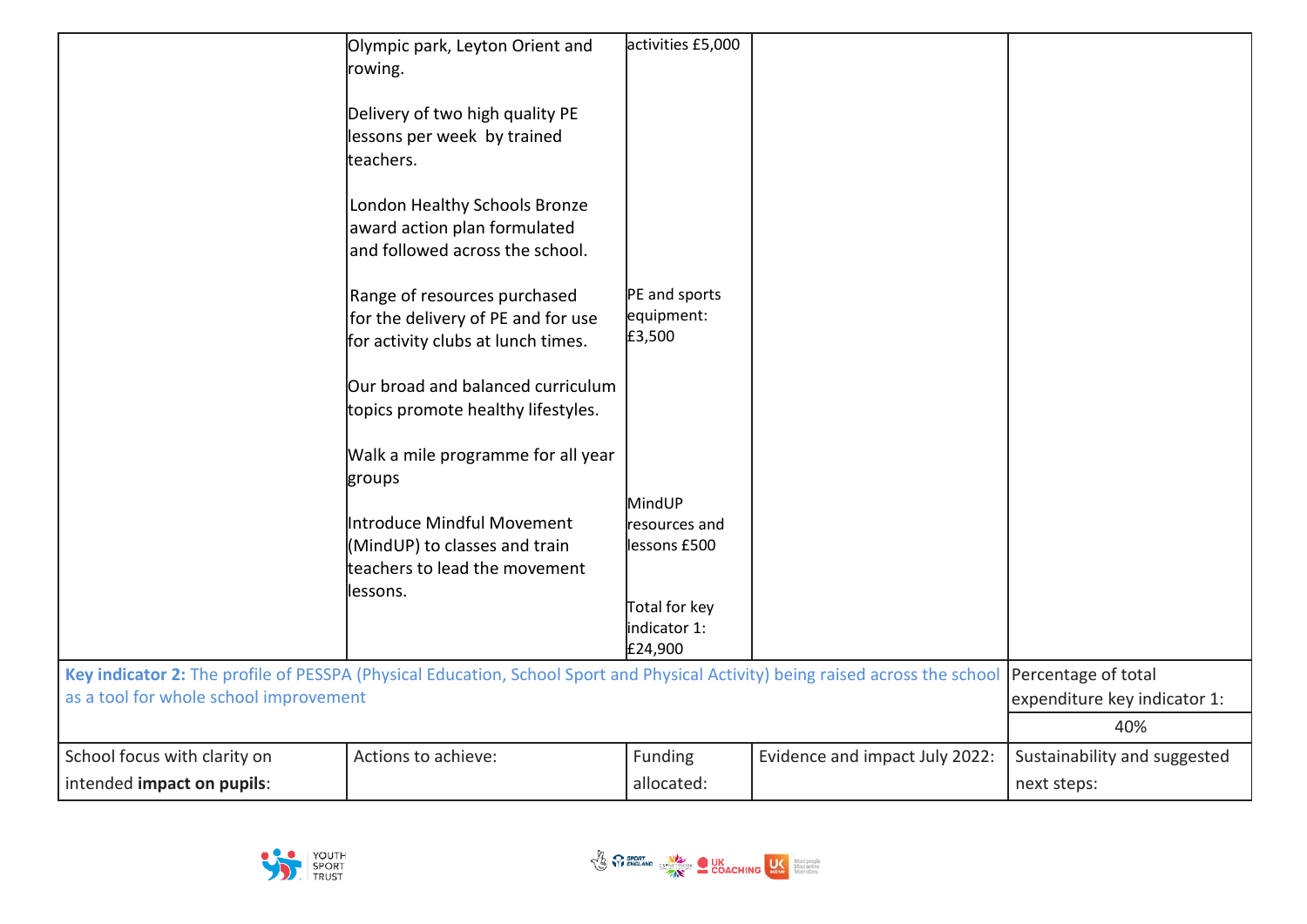| To use sport as vehicle for whole    | PE specialist lead to organise a     | $E$ 2,000 to lead |  |
|--------------------------------------|--------------------------------------|-------------------|--|
| school improvement by engaging       | range of inter-school events across  | competitions-     |  |
| children across the curriculum.      | the trust.                           | specialist        |  |
| Alongside the school's values, sport |                                      | Leader            |  |
| can have a positive influence on     |                                      |                   |  |
| behaviour and attainment.            |                                      |                   |  |
|                                      | To organise lunchtime sport          |                   |  |
|                                      | activities to boost competitiveness, |                   |  |
|                                      | turn taking and application of the   |                   |  |
|                                      | school's vision and values.          |                   |  |
|                                      |                                      |                   |  |
|                                      | To add to our existing playground    | New               |  |
|                                      | equipment so that all pupils can     | playground        |  |
|                                      | actively engaged in play and games   | equipment         |  |
|                                      |                                      | £5,500            |  |
|                                      | For the sports coach to work with    |                   |  |
|                                      | our most vulnerable pupils during    | £4,200            |  |
|                                      | two lunchtimes to promote            |                   |  |
|                                      | sportsmanship                        |                   |  |
|                                      | In PE and sports sessions, actively  |                   |  |
|                                      | teach sportsmanship and fellowship   |                   |  |
|                                      | in line with our school vision and   |                   |  |
|                                      | school values                        |                   |  |
|                                      |                                      |                   |  |
|                                      |                                      |                   |  |
|                                      |                                      |                   |  |
|                                      |                                      |                   |  |
|                                      |                                      |                   |  |
|                                      |                                      |                   |  |
|                                      |                                      | Total cost for    |  |
|                                      |                                      | key indicator 2:  |  |
|                                      |                                      | £11,700           |  |



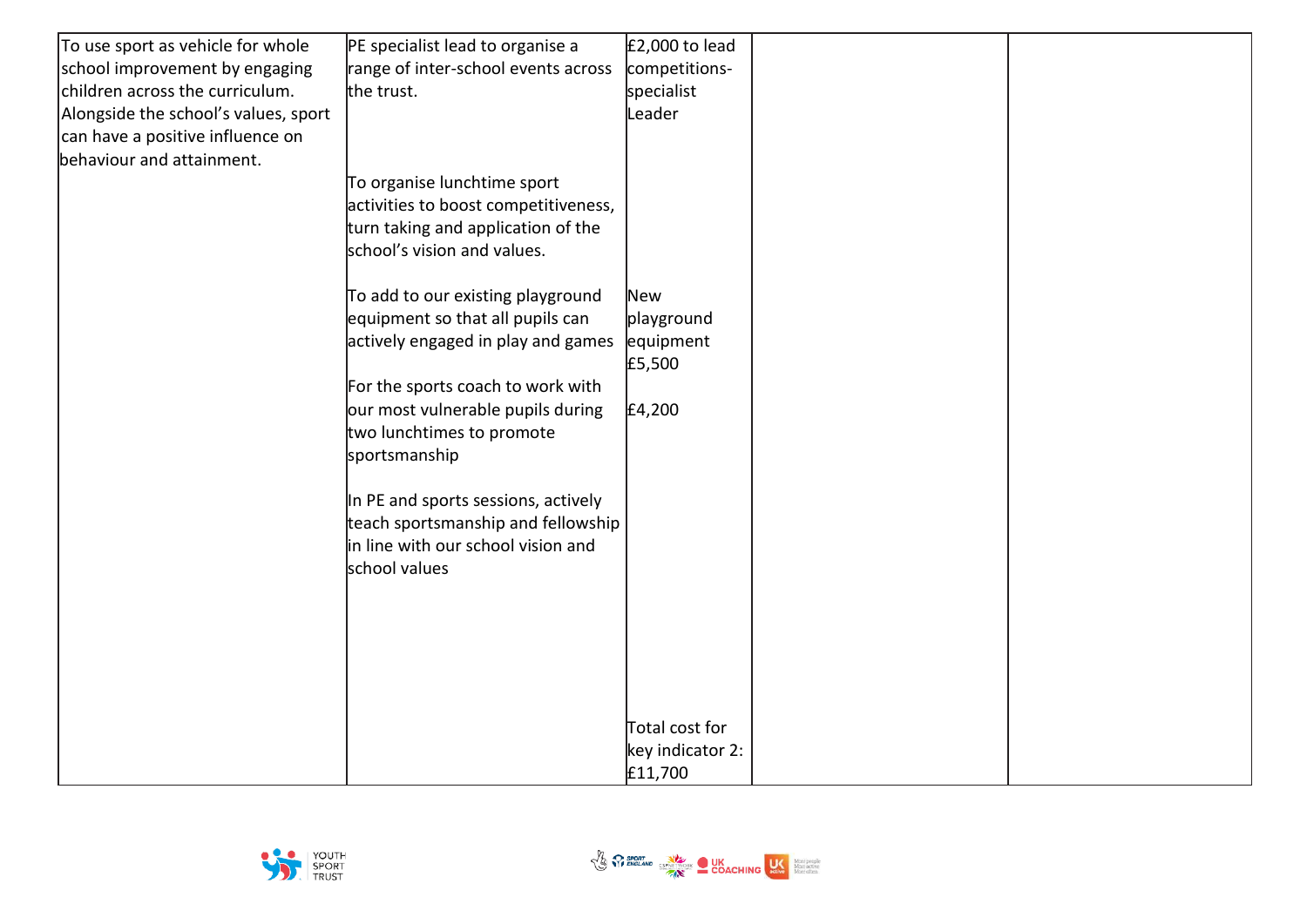| Key indicator 3: Increased confidence, knowledge and skills of all staff in teaching PE and sport | Percentage of total                               |                       |                                |                              |
|---------------------------------------------------------------------------------------------------|---------------------------------------------------|-----------------------|--------------------------------|------------------------------|
|                                                                                                   | expenditure indicator 2:                          |                       |                                |                              |
|                                                                                                   |                                                   |                       |                                | 14%                          |
| School focus with clarity on intended Actions to achieve:                                         |                                                   | Funding               | Evidence and impact July 2021: | Sustainability and suggested |
| impact on pupils:                                                                                 |                                                   | allocated:            |                                | next steps:                  |
| Increase the number of                                                                            | PE specialist to provide lesson                   | Cost of release       |                                |                              |
| supervised lunchtime activity                                                                     | Plans and curriculum overview for PE time: £1,500 |                       |                                |                              |
| clubs with the use of MDAs,                                                                       | each year group and also leads PE                 |                       |                                |                              |
| support staff or volunteers.                                                                      | specific CPD training session                     |                       |                                |                              |
|                                                                                                   | termly for all teaching staff.                    |                       |                                |                              |
| All teaching must be appropriate to                                                               |                                                   |                       |                                |                              |
| ability and activity.                                                                             | For members of SLT to support                     |                       |                                |                              |
|                                                                                                   | play during lunchtimes                            | <b>SLT</b> lunch time |                                |                              |
| AFL is used effectively so that                                                                   |                                                   | activity lead         |                                |                              |
| children know where they are in their                                                             |                                                   | £8,265                |                                |                              |
| ability and assessment of PE and                                                                  |                                                   |                       |                                |                              |
| sport.                                                                                            | Additional lunchtime activities run               |                       |                                |                              |
|                                                                                                   | and played by MDAs: basketball,                   |                       |                                |                              |
| The teaching of PE sessions is good to badminton, cricket and football                            |                                                   |                       |                                |                              |
| outstanding in all cases.                                                                         |                                                   |                       |                                |                              |
|                                                                                                   | Enrol our sports specialist on                    |                       |                                |                              |
|                                                                                                   | Creative Education to further                     |                       |                                |                              |
|                                                                                                   | support the school in delivering                  |                       |                                |                              |
|                                                                                                   | outstanding PE sessions:                          |                       |                                |                              |
|                                                                                                   | https://www.creativeeducation.co                  |                       |                                |                              |
|                                                                                                   | uk/course/7962                                    |                       |                                |                              |
|                                                                                                   |                                                   |                       |                                |                              |
|                                                                                                   | To use NMP assessment tools to                    |                       |                                |                              |
|                                                                                                   | teach and reach physical                          |                       |                                |                              |
|                                                                                                   | milestones                                        |                       |                                |                              |
|                                                                                                   |                                                   |                       |                                |                              |
|                                                                                                   | PE specialist to provide additional               |                       |                                |                              |



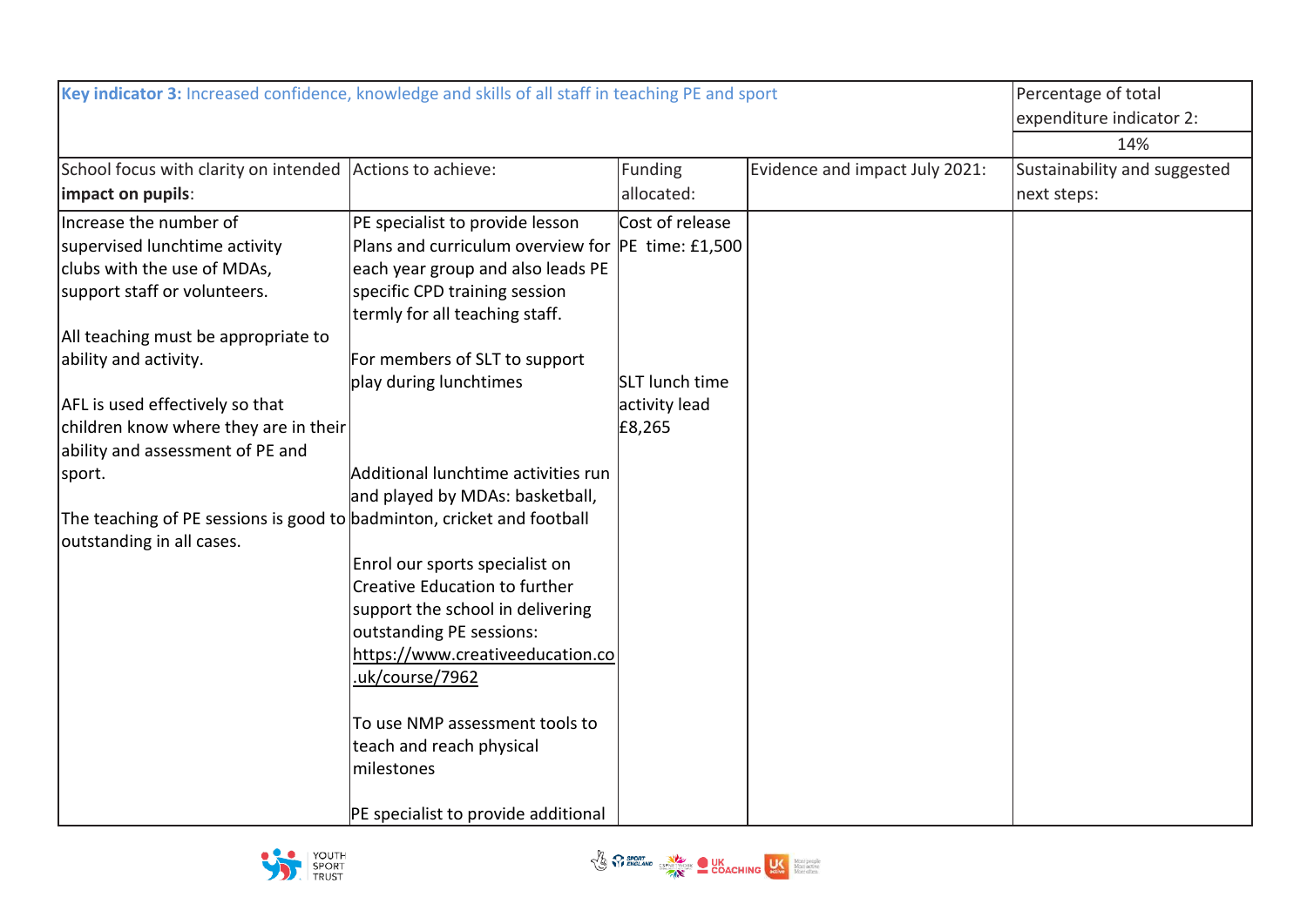| School focus with clarity on intended                                                         | Actions to achieve:                                                                                                                                                                                                                                                                                                                                                                    | Funding                                                | Evidence and impact: | 14%<br>Sustainability and suggested                 |
|-----------------------------------------------------------------------------------------------|----------------------------------------------------------------------------------------------------------------------------------------------------------------------------------------------------------------------------------------------------------------------------------------------------------------------------------------------------------------------------------------|--------------------------------------------------------|----------------------|-----------------------------------------------------|
|                                                                                               |                                                                                                                                                                                                                                                                                                                                                                                        |                                                        |                      | Percentage of total<br>expenditure key indicator 3: |
| Key indicator 4: Broader experience of a range of sports and activities offered to all pupils | Subscription to Key PE Sports used Key PE sports<br>to support staff with planning and subscription<br>knowledge of different skills.<br>PE leader to provide example of<br>lesson plans for each Year group<br>Sports leader and SLT to observe<br>and monitor the quality of PE<br>lessons looking for appropriate<br>skills and knowledge taught with<br>clear progression in mind. | £1,000<br>Total cost for<br>Key indicator 3<br>£10,765 |                      |                                                     |
|                                                                                               | support for ECTs<br>PE specialists to team teach<br>lessons with the aim to show<br>teachers how to plan activities<br>with progression in mind.                                                                                                                                                                                                                                       |                                                        |                      |                                                     |



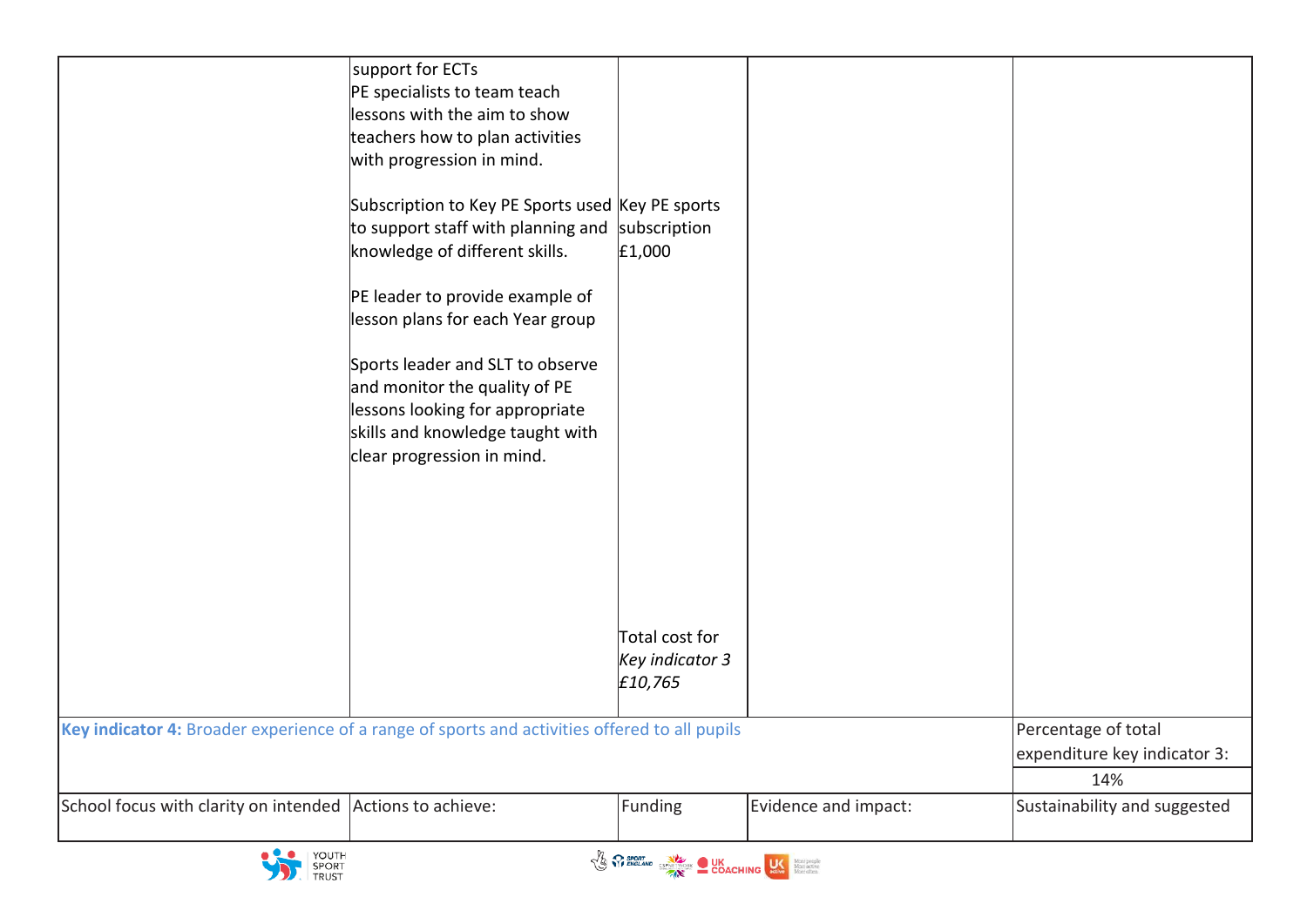| impact on pupils:                                                                                                                                                       |                                                                                                                                                                                                                                                                                                                                         | allocated:                                                               | next steps:                                                          |
|-------------------------------------------------------------------------------------------------------------------------------------------------------------------------|-----------------------------------------------------------------------------------------------------------------------------------------------------------------------------------------------------------------------------------------------------------------------------------------------------------------------------------------|--------------------------------------------------------------------------|----------------------------------------------------------------------|
| To provide a broad curriculum offer<br>and extra-curricular activities so<br>children have the opportunity to find<br>a sport they are both successful in<br>and enjoy. | Provide a wide range of sports in<br>PE lessons and extra-curricular<br>activities for children to engage in, training to run<br>including a wider variety of sports, the additional<br>to inspire the next generation.                                                                                                                 | Release time for<br>staff to attend<br>$clubs - cost of$<br>cover £1,000 |                                                                      |
| This will result in children<br>gaining a sense of belonging when<br>playing as part of a team and produce<br>healthy active children.                                  | Specialist sports coaches to<br>provide a range of sporting<br>activities such as karate, archery<br>and athletics.                                                                                                                                                                                                                     | <b>Specialists</b><br>£1,500                                             |                                                                      |
|                                                                                                                                                                         | Targeted year groups visit Wild<br>forest activity centre to explore a<br>range of active events to develop<br>resilience, lifeskills, team work,<br>including delegation guiding and<br>mentoring and mental wellbeing.<br>Children learn in a natural<br>environment around stimulating<br>and physical experiences Y2, 3, 4<br>and 5 | Wild forest<br>activity centre<br>£10,800                                |                                                                      |
|                                                                                                                                                                         |                                                                                                                                                                                                                                                                                                                                         | Total cost for<br>key indicator 4<br>£13,300                             |                                                                      |
| Key indicator 5: Increased participation in competitive sport                                                                                                           |                                                                                                                                                                                                                                                                                                                                         |                                                                          | Percentage of total<br>expenditure key indicators 4<br>and 5:<br>31% |

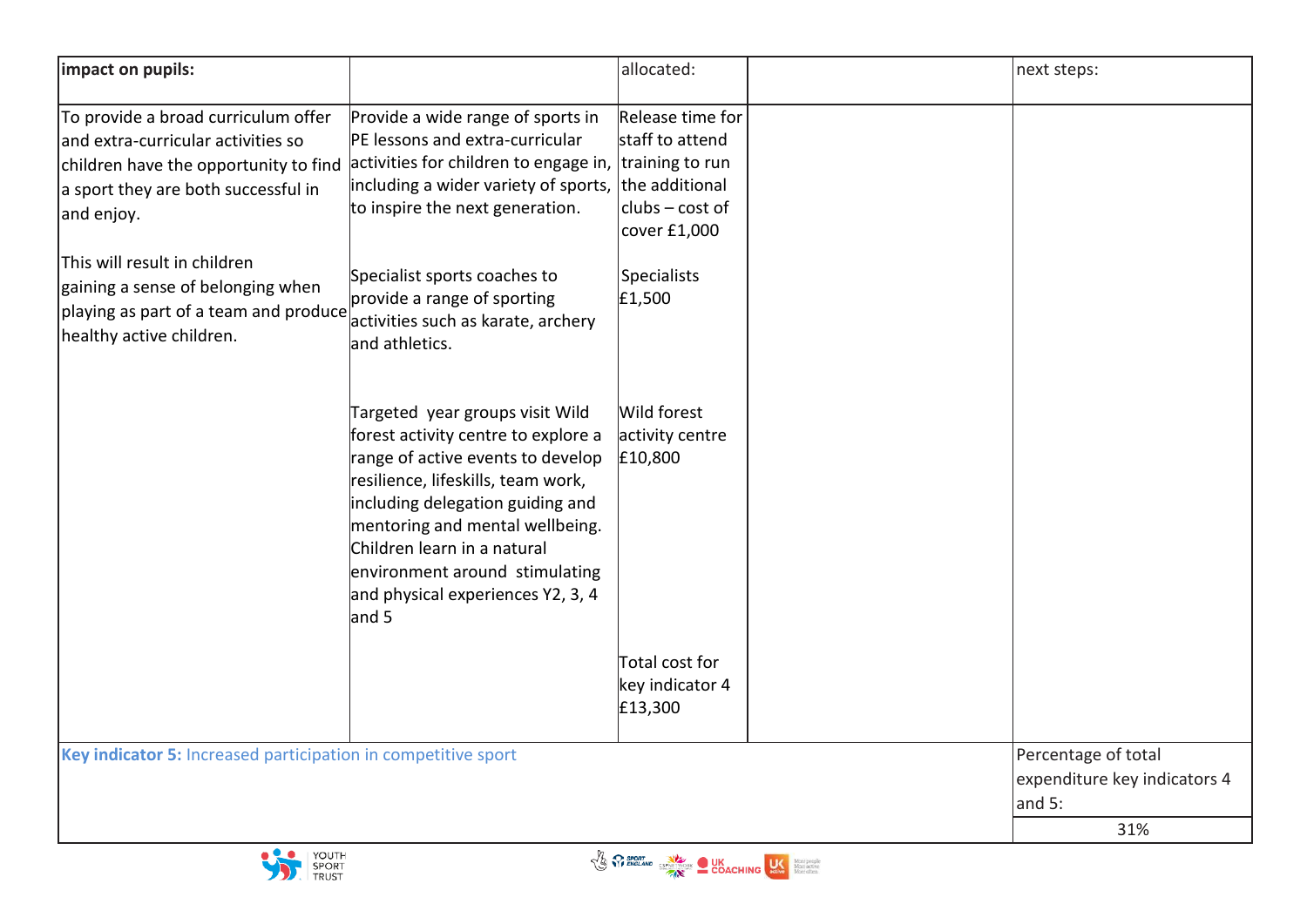| School focus with clarity on intended                                                                                                            | Actions to achieve:                                                                                                                                                                                                                                                                                                                                                                                            | Funding                                                 | Evidence and impact July 2021: | Sustainability and suggested |
|--------------------------------------------------------------------------------------------------------------------------------------------------|----------------------------------------------------------------------------------------------------------------------------------------------------------------------------------------------------------------------------------------------------------------------------------------------------------------------------------------------------------------------------------------------------------------|---------------------------------------------------------|--------------------------------|------------------------------|
| impact on pupils:                                                                                                                                |                                                                                                                                                                                                                                                                                                                                                                                                                | allocated:                                              |                                | next steps:                  |
| To enable children to develop<br>physical and social skills when<br>applying these in a competitive<br>situation.<br>They will learn how to win, | Intra school competition between  Inter school<br>classes in the summer term.                                                                                                                                                                                                                                                                                                                                  | competitions<br>(release and<br>transport)<br>see above |                                |                              |
| lose and develop a sense of pride<br>when representing their school or                                                                           | Provide a wide range of sports in                                                                                                                                                                                                                                                                                                                                                                              | Specialist Sports                                       |                                |                              |
| class.                                                                                                                                           | PE lessons and extra-curricular<br>activities for children to engage in, $£1,000$<br>including a wider variety of sports,<br>to inspire the next generation as<br>we approach the Olympics 2021.<br>Inter school friendly competitions<br>across the GET. Whole school<br>sports day.<br>Development of more sports clubs,<br>meaning further entry into<br>competitions, of a variety of<br>different sports. | clothing:                                               |                                |                              |
|                                                                                                                                                  | Lead inter trust sports competition<br>for the spring and summer term<br>where children play basketball,<br>football and hockey against each<br>lother<br>Specialist sports coaches to<br>provide a range of sporting                                                                                                                                                                                          |                                                         |                                |                              |
|                                                                                                                                                  | activities such as karate, archery                                                                                                                                                                                                                                                                                                                                                                             |                                                         |                                |                              |